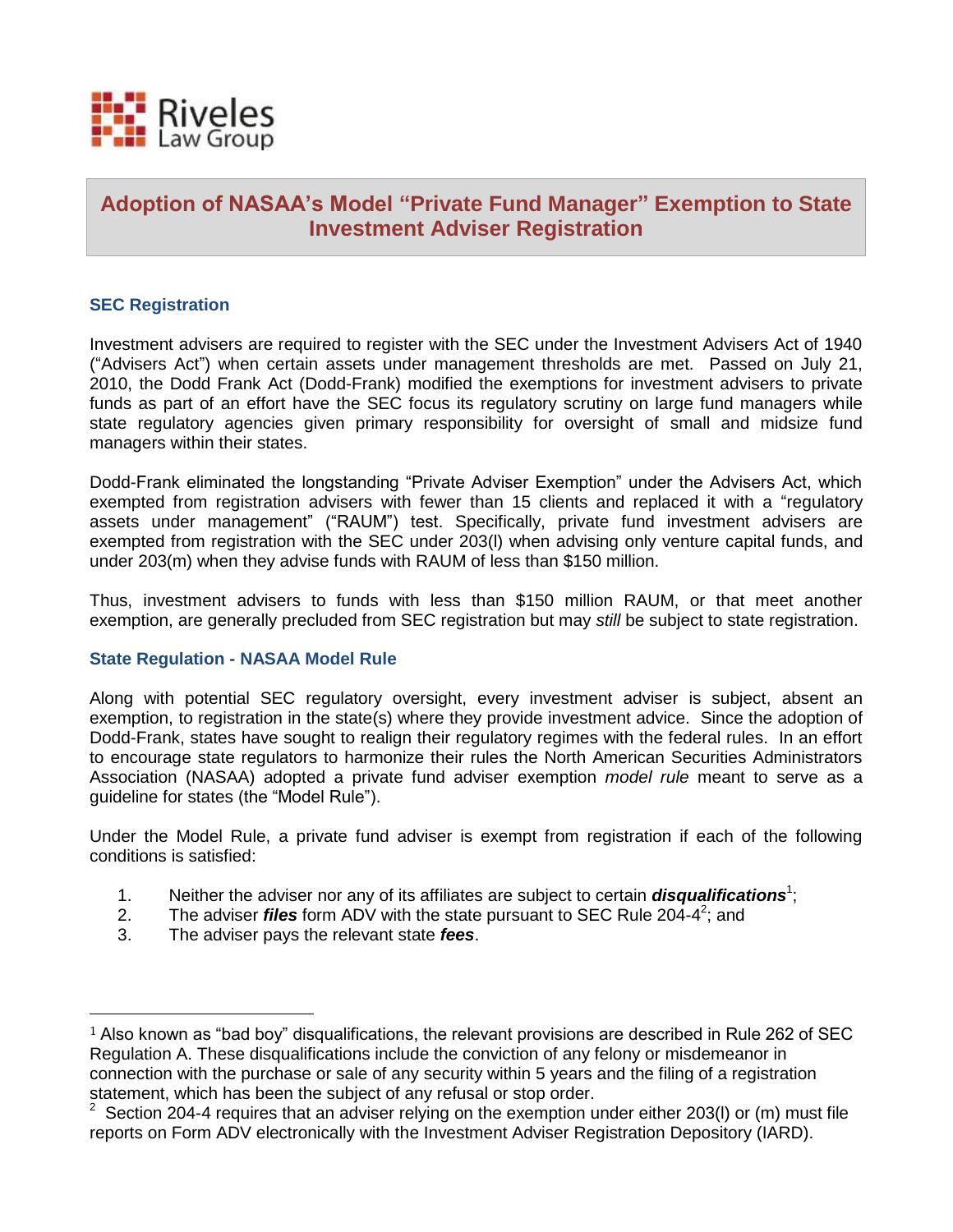### Additional Requirements for 3(c)(1) funds

A fund owned by less than 100 people qualifies for the exclusion from the definition of an investment company under section 3(c)(1) of the Investment Company Act. The Model Rule imposes the following additional conditions for 3(c)(1) funds:

- 1. The fund's outstanding securities must owned entirely by persons who meet the definition of a "*qualified client*" in SEC Rule 205-3 3
- 2. The adviser shall *disclose* the following in writing to each owner of the fund:
	- a. all *services* provided to the owners;
	- b. all *duties* the adviser owes to the owners; and
	- c. any other *material information* affecting the owners.
- 3. The adviser shall deliver annual *audited financial statements* to each fund owner

### **Transition**

l

When an exempt reporting adviser loses the private fund exemption by, for instance, adding a client that does not meet the definition of a "qualified client", the adviser is required to register within 90 days.

### Grandfathering Provision

The Model Rule provides that an adviser to a 3(c)(1) fund that has one or more beneficial owner(s) who are *not* qualified clients is still eligible for the exemption if the following conditions are satisfied:

- 1. The Fund *existed prior* to the effective date of the state's regulation;
- 2. As of the date of the regulation, the fund *ceases to accept* non-qualified clients
- 3. The adviser *discloses* in writing the information described in Section (2) above; and
- 4. As of the date of the regulation the investment adviser *delivers audited financial* statements.

<sup>3</sup> Under Rule 205-3 a "qualified client" has at least \$1 million under management with the adviser OR the adviser reasonably believes that the client has a net worth of more than \$2 million at the time the contract is entered into. When calculating such person's net worth, the value of that person's primary residence excluded from the net worth test.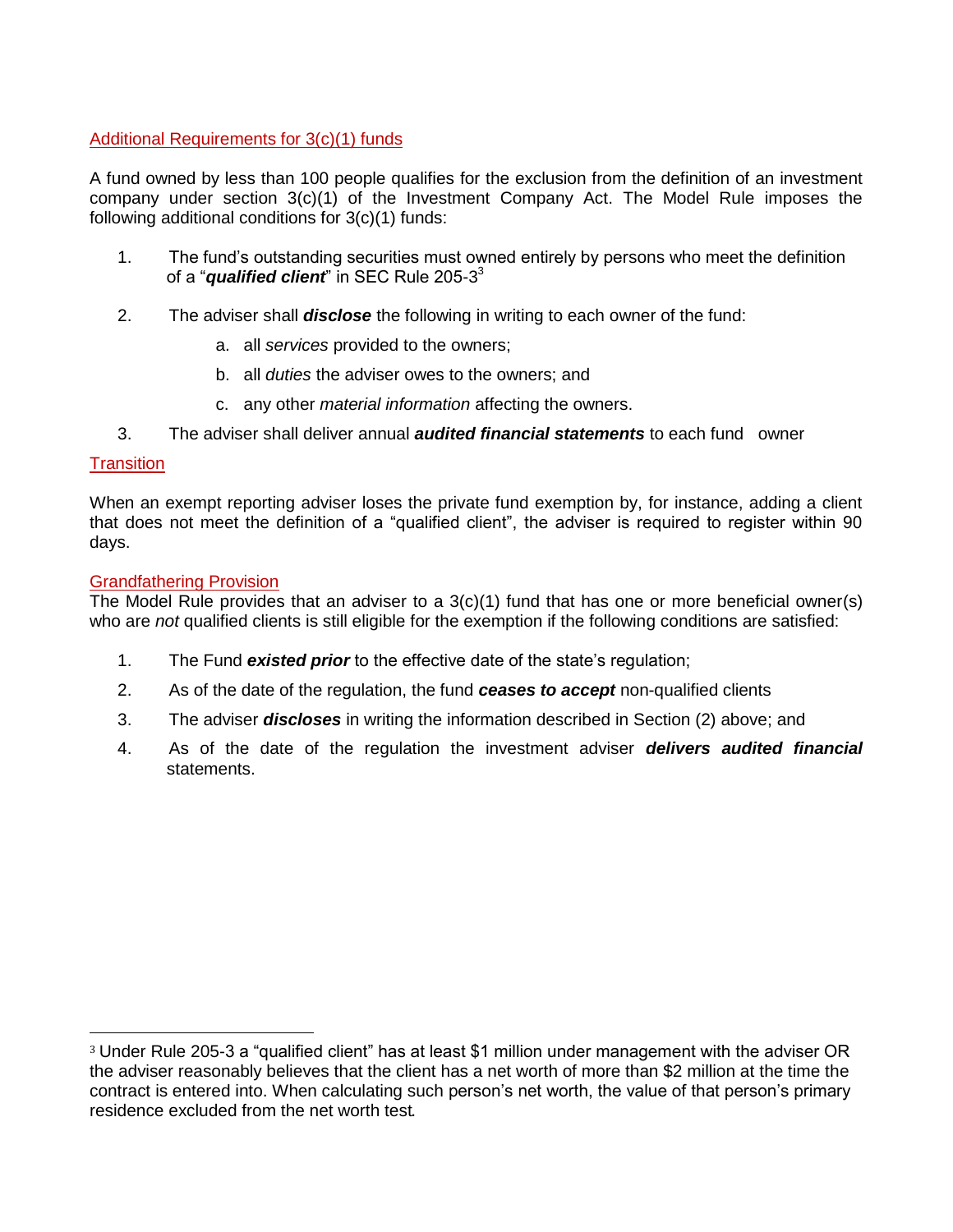## **State Adoption of NASAA's Model Rule**

As of this writing, 13 states have promulgated (whether proposed or adopted) a private fund adviser exemption based on the NASAA model rule. It is likely that other states will continue the trend and adopt some version of the model rule. Given that some states have modified it slightly, the chart below details the major differences, if any, between rules adopted or proposed by the state in question and Model Rule.

| <b>State</b>         | <b>Web Version</b>                                                                                                                                                                                                                                          | <b>Differences from NASAA</b>                                                                                                                                                                                                                                                                                                   |
|----------------------|-------------------------------------------------------------------------------------------------------------------------------------------------------------------------------------------------------------------------------------------------------------|---------------------------------------------------------------------------------------------------------------------------------------------------------------------------------------------------------------------------------------------------------------------------------------------------------------------------------|
| <b>California</b>    | http://www.corp.ca.gov/Regulation<br>s/CSL/0211O_Rev082712.pdf                                                                                                                                                                                              | • Substitutes the definition of "accredited<br>investor" under Rule 501(a) of Reg. D for<br>"qualified client"; and does not deduct value<br>of primary residence from person's net worth                                                                                                                                       |
| Colorado             | http://webcache.googleuserconten<br>t.com/search?q=cache:mgPZwko3<br>kFsJ:www.sos.state.co.us/CCR/U<br>pload/AGORequest/AdoptedRules<br>0201000728.RTF+Colorado+Inve<br>stment+Adviser+registration+exe<br>mption&cd=10&hl=en&ct=clnk≷<br>=us&client=safari |                                                                                                                                                                                                                                                                                                                                 |
| Indiana              | http://www.in.gov/sos/securities/fil<br>es/Private_Adviser_AO.pdf                                                                                                                                                                                           | •Allows for fund advisers already registered<br>with the SEC to be eligible for state<br>exemption<br>.Doesn't require reporting under SEC Rule<br>204-4 as required by Section $(b)(2)$ of the<br>model rule<br>Other conditions not in NASAA:<br>•During the previous 12 months did not have<br>more than 5 clients           |
| <b>Maine</b>         | http://www.maine.gov/tools/whats<br>new/attach.php?id=353870&an=1                                                                                                                                                                                           | · Substitutes the definition of "accredited"<br>investor" under Rule 501(a) of Reg. D for<br>"qualified client"; and does not deduct the<br>value of primary residence from net worth<br>• Only applies "private fund" definition to $3(c)(1)$<br>funds and not $3(c)(7)$ funds (those owned<br>solely by qualified purchasers) |
| <b>Massachusetts</b> | http://www.sec.state.ma.us/sct/sct<br>newregs_11_11/950%20CMR%20<br>12 205.pdf                                                                                                                                                                              |                                                                                                                                                                                                                                                                                                                                 |
| <b>Maryland</b>      | http://www.oag.state.md.us/Securi<br>ties/MD_ERA_Order_6_15.pdf                                                                                                                                                                                             |                                                                                                                                                                                                                                                                                                                                 |
| <b>Michigan</b>      | http://www.michigan.gov/documen<br>ts/dleg/11-009-M_347536_7.pdf                                                                                                                                                                                            | Doesn't include the "bad boy" provisions as a<br>disqualification<br>from<br>exemption<br>under<br>Section (b)(1) of the model rule.<br>Allows for advisers already registered with<br>the SEC to be eligible for the state<br>exemption<br>Allows for "qualified clients" under Rule 205-                                      |